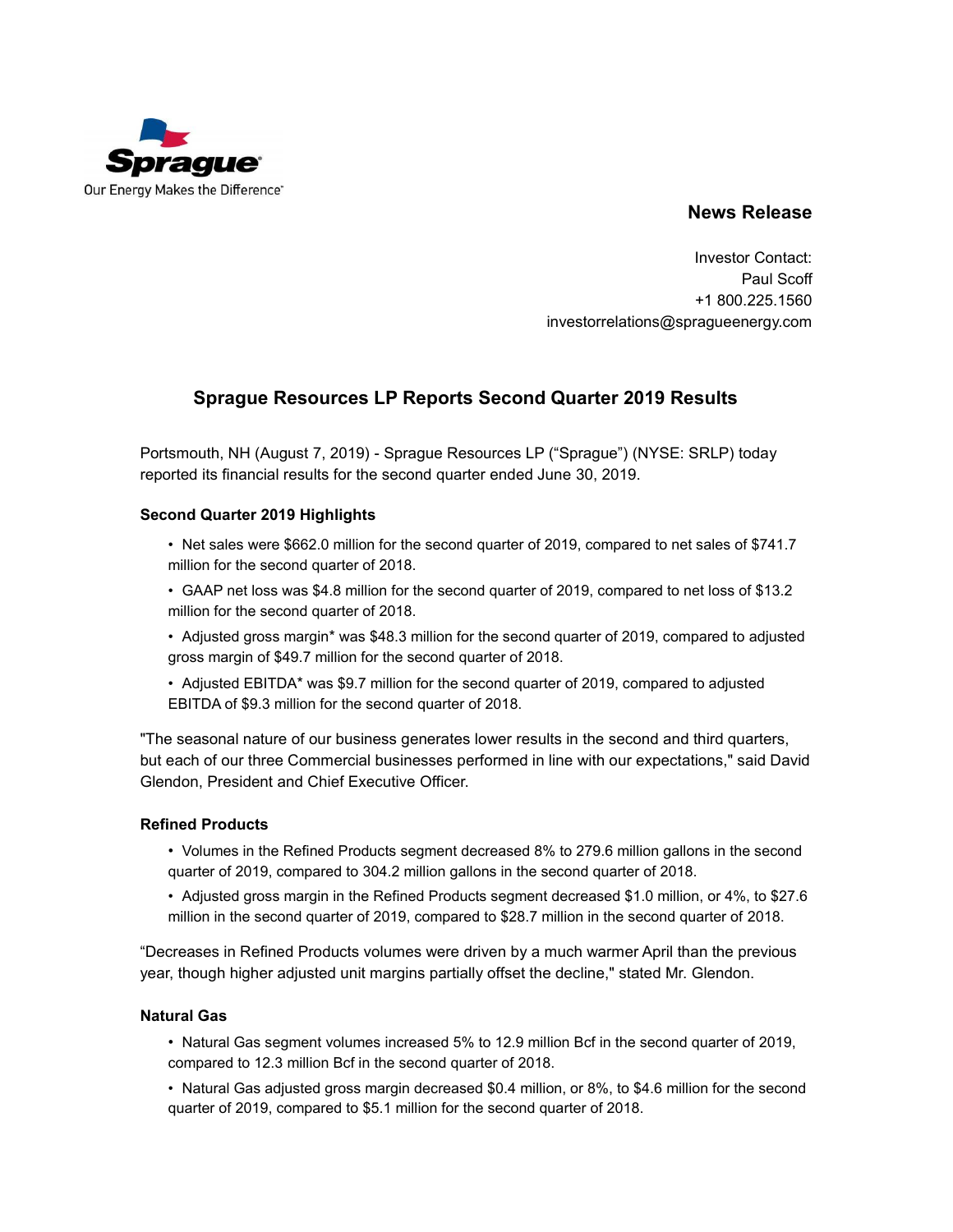"Natural Gas results saw higher pipeline capacity costs and limited optimization opportunities, particularly given April's warmer weather, " added Mr. Glendon.

### **Materials Handling**

• Materials Handling adjusted gross margin increased by \$0.1 million, to \$14.3 million for the second quarter of 2019, compared to \$14.3 million for the second quarter of 2018.

"Materials Handling results benefited from the timing of bulk deliveries, offset by reductions in heavy lift activity."

#### **2019 Guidance**

Assuming normal weather and market structure conditions, we expect to achieve the following:

- Adjusted EBITDA is expected to be in the range of \$105 million to \$125 million.
- Sprague expects to maintain the 2019 quarterly distributions at the current distribution level of \$0.6675 per unit.

### **Quarterly Distribution**

On July 25, 2019, the Board of Directors of Sprague's general partner, Sprague Resources GP LLC, announced a cash distribution of \$0.6675 per unit for the quarter ended June 30, 2019, consistent with the distribution declared for the quarter ended June 30, 2018. The distribution will be paid on August 12, 2019, to unitholders of record as of the close of business on August 5, 2019.

### **Financial Results Conference Call**

Management will review Sprague's second quarter 2019 financial results in a teleconference call for analysts and investors today, August 7, 2019.

| Date and Time:      | August 7, 2019 at 1:00 PM ET     |
|---------------------|----------------------------------|
| Dial-in Numbers:    | (866) 516-2130 (U.S. and Canada) |
|                     | (678) 509-7612 (International)   |
| Participation Code: | 2392818                          |

The conference call may also be accessed live by a webcast available on the "Investor Relations - Calendar of Events" page of Sprague's website at www.spragueenergy.com and will be archived on the website for one year. Certain non-GAAP financial information included in the earnings call will we available at the time of the call on the "Investor Relations - Featured Documents" section of Sprague's website.

### **About Sprague Resources LP**

Sprague Resources LP is a master limited partnership engaged in the purchase, storage, distribution and sale of refined petroleum products and natural gas. Sprague also provides storage and handling services for a broad range of materials.

### **\*Non-GAAP Financial Measures**

EBITDA, adjusted EBITDA and adjusted gross margin are measures not defined by GAAP. Sprague defines EBITDA as net income (loss) before interest, income taxes, depreciation and amortization.

We define adjusted EBITDA as EBITDA increased for unrealized hedging losses and decreased by unrealized hedging gains (in each case with respect to refined products and natural gas inventory, prepaid forward contracts and natural gas transportation contracts), changes in fair value of contingent consideration, adjusted for the impact of acquisition related expenses, and when applicable, adjusted for the net impact of retroactive legislation that reinstates an excise tax credit program available for certain of our biofuel blending activities that had previously expired.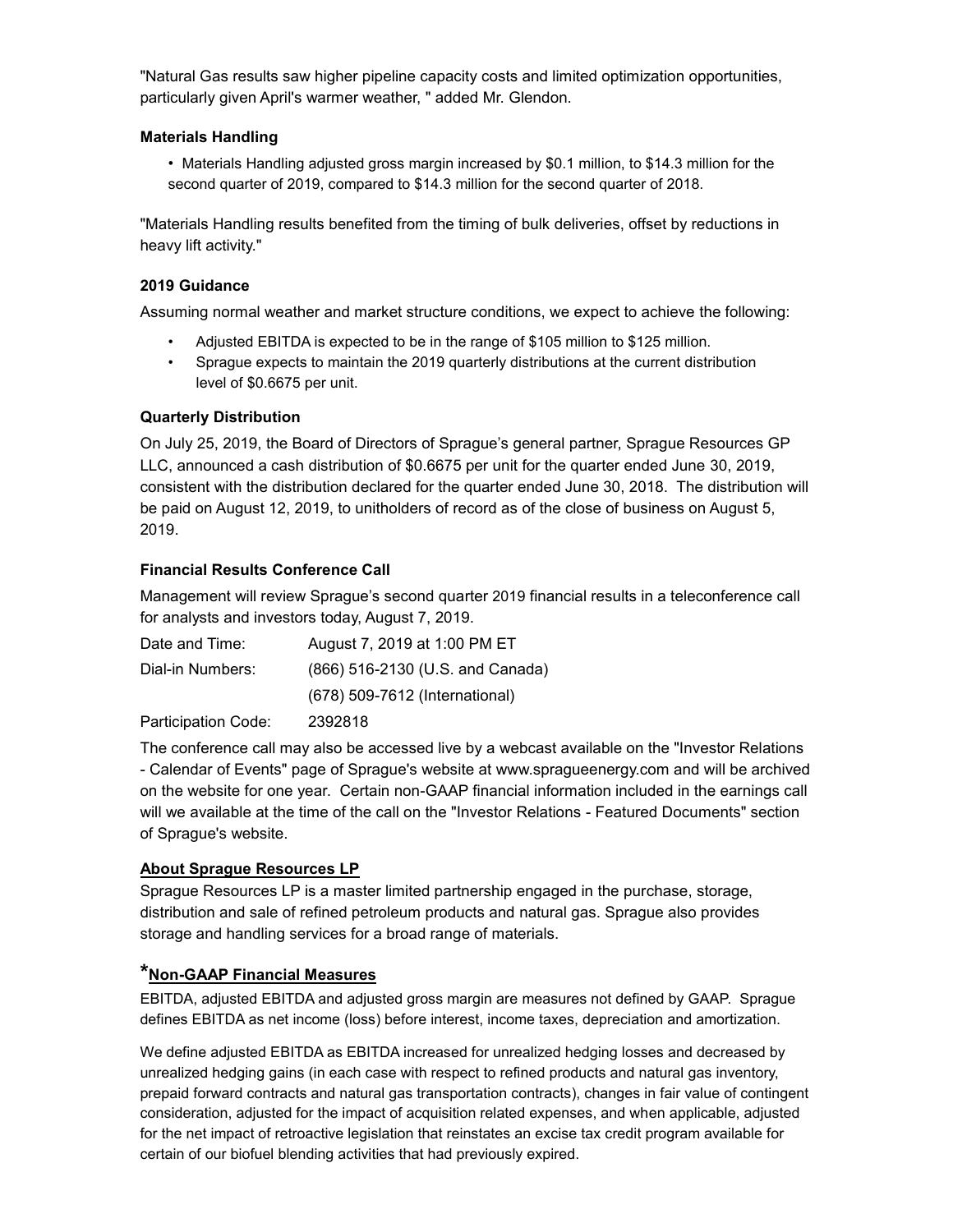We define adjusted gross margin as net sales less cost of products sold (exclusive of depreciation and amortization) decreased by total commodity derivative gains and losses included in net income (loss) and increased by realized commodity derivative gains and losses included in net income (loss), in each case with respect to refined products and natural gas inventory, prepaid forward contracts and natural gas transportation contracts. Adjusted gross margin has no impact on reported volumes or net sales.

To manage Sprague's underlying performance, including its physical and derivative positions, management utilizes adjusted gross margin. Adjusted gross margin is also used by external users of our consolidated financial statements to assess our economic results of operations and its commodity market value reporting to lenders. EBITDA and adjusted EBITDA are used as supplemental financial measures by external users of our financial statements, such as investors, trade suppliers, research analysts and commercial banks to assess the financial performance of our assets, operations and return on capital without regard to financing methods, capital structure or historical cost basis; the ability of our assets to generate sufficient revenue, that when rendered to cash, will be available to pay interest on our indebtedness and make distributions to our equity holders; repeatable operating performance that is not distorted by non-recurring items or market volatility; and, the viability of acquisitions and capital expenditure projects.

Sprague believes that investors benefit from having access to the same financial measures that are used by its management and that these measures are useful to investors because they aid in comparing its operating performance with that of other companies with similar operations. The adjusted EBITDA and adjusted gross margin data presented by Sprague may not be comparable to similarly titled measures at other companies because these items may be defined differently by other companies. Please see the attached reconciliations of net income to adjusted EBITDA and operating income to adjusted gross margin.

With regard to guidance, reconciliation of non-GAAP adjusted EBITDA to the closest corresponding GAAP measure (expected net income (loss)) is not available without unreasonable efforts on a forward-looking basis due to the inherent difficulty and impracticality of forecasting certain amounts required by GAAP such as unrealized gains and losses on derivative hedges, which can have a significant and potentially unpredictable impact on our future GAAP financial results.

#### **Cautionary Statement Regarding Forward Looking Statements**

Any statements in this press release about future expectations, plans and prospects for Sprague Resources LP or about Sprague Resources LP's future expectations, beliefs, goals, plans or prospects, constitute forward-looking statements within the meaning of Section 21E of the Securities Exchange Act of 1934. Any statements that are not statements of historical fact (including statements containing the words "believes," "plans," "anticipates," "expects," "estimates" and similar expressions) should also be considered forward-looking statements. These forward-looking statements involve risks and uncertainties and other factors that are difficult to predict and many of which are beyond management's control. Although Sprague believes that the assumptions underlying these statements are reasonable, investors are cautioned that such forward-looking statements are inherently uncertain and involve risks that may affect our business prospects and performance causing actual results to differ from those discussed in the foregoing release. Such risks and uncertainties include, by way of example and not of limitation: increased competition for our products or services; adverse weather conditions; changes in supply or demand for our products or services; nonperformance by major customers or suppliers; changes in operating conditions and costs; changes in the level of environmental remediation spending; potential equipment malfunction and unexpected capital expenditures; our ability to complete organic growth and acquisition projects; our ability to integrate acquired assets; potential labor issues; the legislative or regulatory environment; terminal construction/repair delays; political and economic conditions; and, the impact of security risks including terrorism, international hostilities and cyber-risk. These are not all of the important factors that could cause actual results to differ materially from those expressed in forward looking statements. Other applicable risks and uncertainties have been described more fully in Sprague's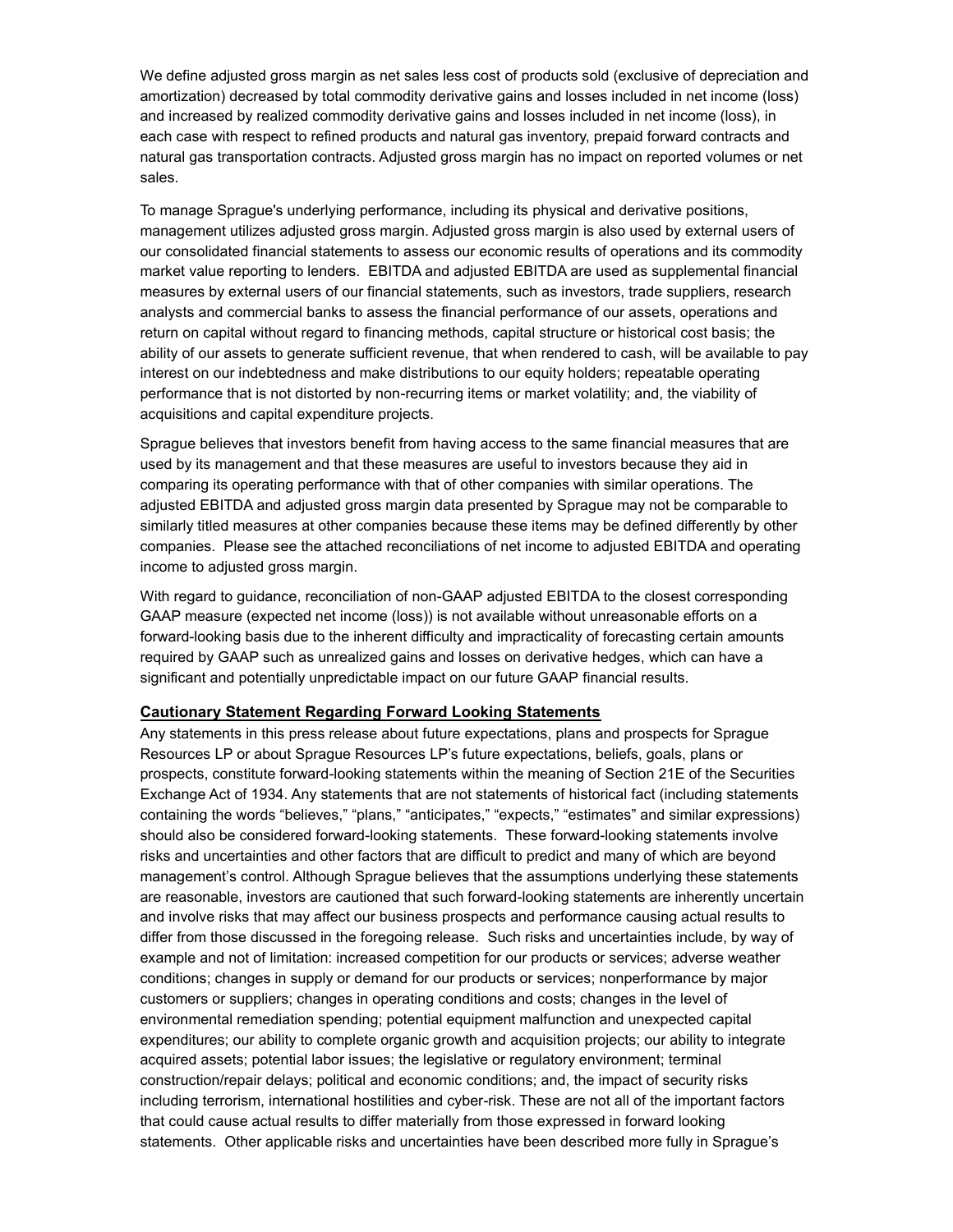most recent Annual Report on Form 10-K filed with the U.S. Securities and Exchange Commission ("SEC") on March 14, 2019 and in the Partnership's subsequent Form 10-Q, Form 8-K and other documents filed with the SEC. Sprague undertakes no obligation and does not intend to update any forward-looking statements to reflect new information or future events. You are cautioned not to place undue reliance on these forward-looking statements, which speak only as of the date of this press release.

###

(Financial Tables Below)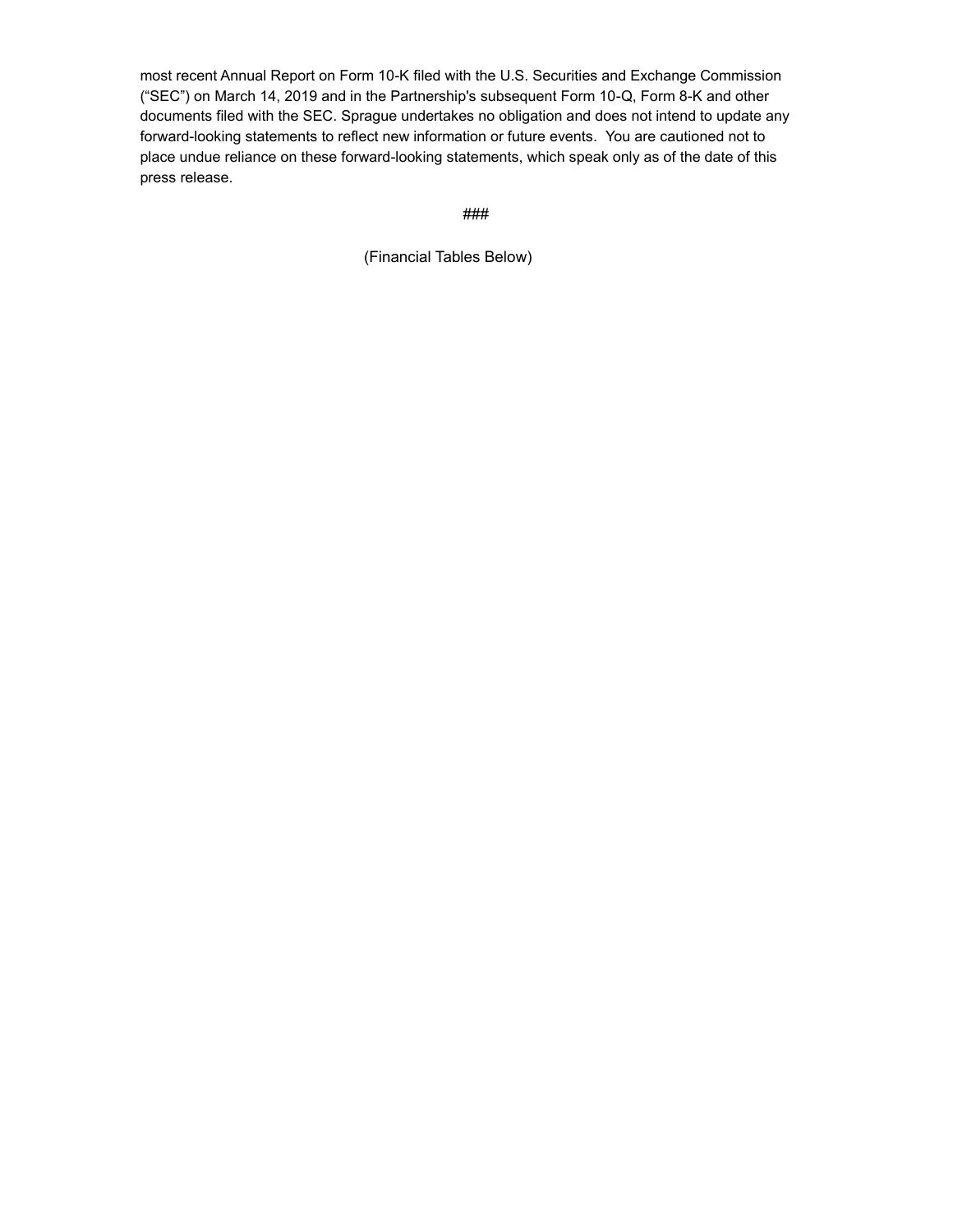# **Sprague Resources LP Summary Financial Data Three and Six Months Ended June 30, 2019 and 2018**

| 2019<br>2018<br>2019<br>2018<br>(unaudited)<br>(unaudited)<br>(unaudited)<br>(unaudited)<br>(\$ in thousands)<br>(\$ in thousands)<br><b>Income Statements Data:</b><br>\$<br>662,018 \$<br>1,920,326 \$<br>Net sales<br>741,656 \$<br>2,072,804<br>Operating costs and expenses:<br>Cost of products sold (exclusive of depreciation and<br>608,660<br>1,880,655<br>696,673<br>1,767,772<br>amortization) | Six Months Ended June 30, |  |  |  |  |
|------------------------------------------------------------------------------------------------------------------------------------------------------------------------------------------------------------------------------------------------------------------------------------------------------------------------------------------------------------------------------------------------------------|---------------------------|--|--|--|--|
|                                                                                                                                                                                                                                                                                                                                                                                                            |                           |  |  |  |  |
|                                                                                                                                                                                                                                                                                                                                                                                                            |                           |  |  |  |  |
|                                                                                                                                                                                                                                                                                                                                                                                                            |                           |  |  |  |  |
|                                                                                                                                                                                                                                                                                                                                                                                                            |                           |  |  |  |  |
|                                                                                                                                                                                                                                                                                                                                                                                                            |                           |  |  |  |  |
|                                                                                                                                                                                                                                                                                                                                                                                                            |                           |  |  |  |  |
|                                                                                                                                                                                                                                                                                                                                                                                                            |                           |  |  |  |  |
|                                                                                                                                                                                                                                                                                                                                                                                                            |                           |  |  |  |  |
| 21,075<br>44,864<br>Operating expenses<br>22,281                                                                                                                                                                                                                                                                                                                                                           | 45,490                    |  |  |  |  |
| Selling, general and administrative<br>17,827<br>18,562<br>38,739                                                                                                                                                                                                                                                                                                                                          | 46,426                    |  |  |  |  |
| Depreciation and amortization<br>8,408<br>8,378<br>16,797                                                                                                                                                                                                                                                                                                                                                  | 16,803                    |  |  |  |  |
| Total operating costs and expenses<br>655,970<br>745,894<br>1,868,172<br>1,989,374                                                                                                                                                                                                                                                                                                                         |                           |  |  |  |  |
| Operating income (loss)<br>6,048<br>(4,238)<br>52,154                                                                                                                                                                                                                                                                                                                                                      | 83,430                    |  |  |  |  |
| Other Income<br>128<br>128                                                                                                                                                                                                                                                                                                                                                                                 |                           |  |  |  |  |
| Interest income<br>140<br>169<br>326                                                                                                                                                                                                                                                                                                                                                                       | 281                       |  |  |  |  |
| (10,038)<br>(9, 412)<br>(21, 997)<br>Interest expense                                                                                                                                                                                                                                                                                                                                                      | (19,296)                  |  |  |  |  |
| (Loss) income before income taxes<br>(13, 481)<br>30,611<br>(3, 722)                                                                                                                                                                                                                                                                                                                                       | 64,415                    |  |  |  |  |
| Income tax (provision) benefit<br>(1,056)<br>286<br>(1,469)                                                                                                                                                                                                                                                                                                                                                | (2,689)                   |  |  |  |  |
| 29,142<br>(4,778)<br>(13, 195)<br>Net (loss) income                                                                                                                                                                                                                                                                                                                                                        | 61,726                    |  |  |  |  |
| Incentive distributions declared<br>(2,055)<br>(2,055)<br>(4,110)                                                                                                                                                                                                                                                                                                                                          | (3,769)                   |  |  |  |  |
| $(6,833)$ \$<br>$(15,250)$ \$<br>$25,032$ \$<br>Limited partners' interest in net (loss) income<br>\$                                                                                                                                                                                                                                                                                                      | 57,957                    |  |  |  |  |
| Net (loss) income per limited partner unit:                                                                                                                                                                                                                                                                                                                                                                |                           |  |  |  |  |
| \$<br>$(0.30)$ \$<br>$(0.67)$ \$<br>Common - basic<br>1.10S                                                                                                                                                                                                                                                                                                                                                | 2.55                      |  |  |  |  |
| \$<br>$(0.30)$ \$<br>$(0.67)$ \$<br>Common - diluted<br>1.10S                                                                                                                                                                                                                                                                                                                                              | 2.54                      |  |  |  |  |
| Units used to compute net income per limited partner unit:                                                                                                                                                                                                                                                                                                                                                 |                           |  |  |  |  |
| Common - basic<br>22,733,977<br>22,727,284<br>22,733,977<br>22,726,320                                                                                                                                                                                                                                                                                                                                     |                           |  |  |  |  |
| Common - diluted<br>22,733,977<br>22,754,556<br>22,727,284<br>22,784,336                                                                                                                                                                                                                                                                                                                                   |                           |  |  |  |  |
| $0.6675$ \$<br>$0.6675$ \$<br>1.3350 S<br>\$<br>Distribution declared per unit                                                                                                                                                                                                                                                                                                                             | 1.3200                    |  |  |  |  |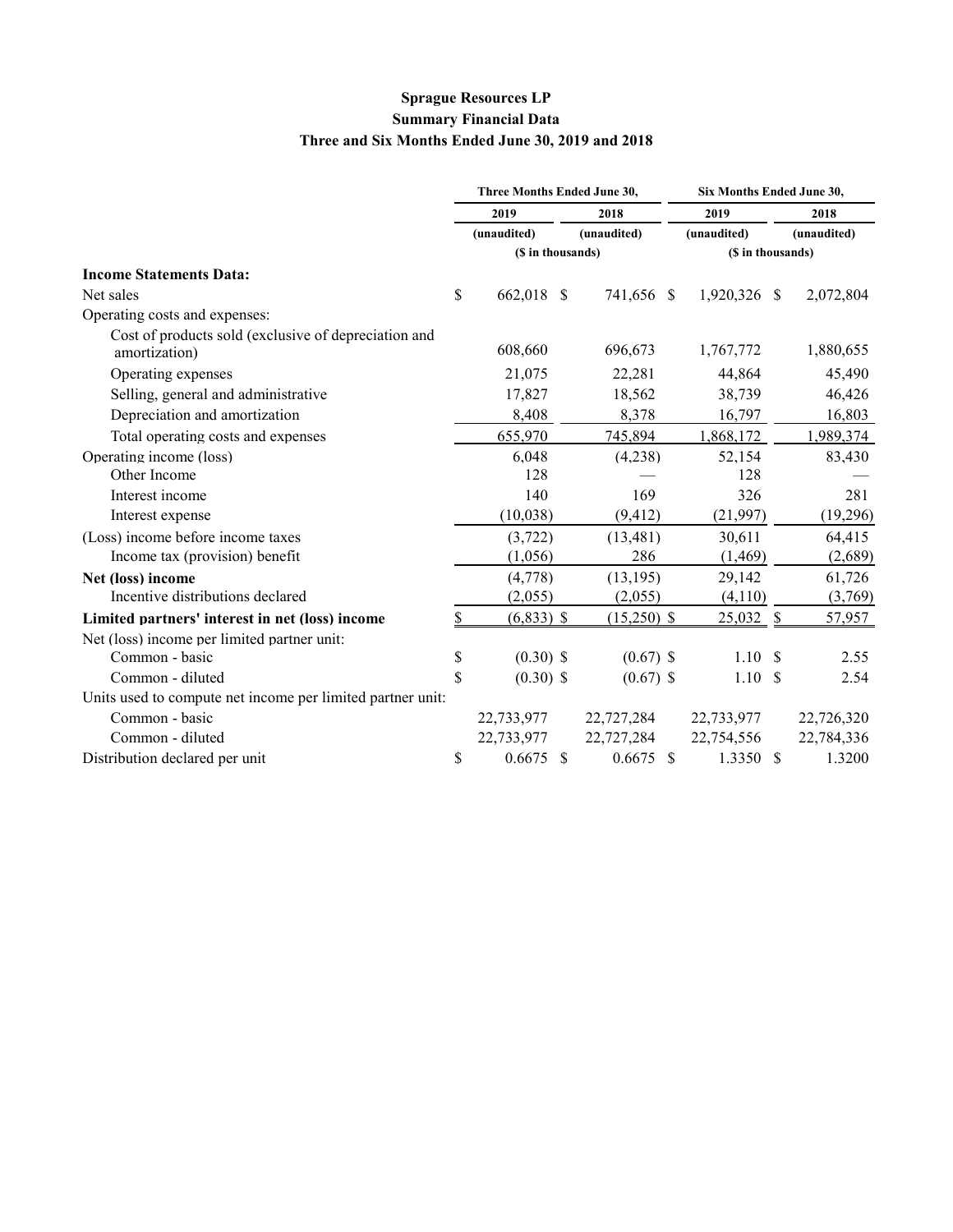# **Sprague Resources LP Volume, Net Sales and Adjusted Gross Margin by Segment Three and Six Months Ended June 30, 2019 and 2018**

|                                                                     |    | <b>Three Months Ended June 30,</b> |              |              | Six Months Ended June 30, |              |  |             |
|---------------------------------------------------------------------|----|------------------------------------|--------------|--------------|---------------------------|--------------|--|-------------|
|                                                                     |    | 2019                               |              | 2018         |                           | 2019         |  | 2018        |
|                                                                     |    | (unaudited)                        |              | (unaudited)  |                           | (unaudited)  |  | (unaudited) |
|                                                                     |    |                                    |              |              |                           |              |  |             |
| <b>Volumes:</b>                                                     |    |                                    |              |              |                           |              |  |             |
| Refined products (gallons)                                          |    | 279,562                            |              | 304,248      |                           | 829,054      |  | 880,488     |
| Natural gas (MMBtus)                                                |    | 12,929                             |              | 12,325       |                           | 32,733       |  | 32,582      |
| Materials handling (short tons)                                     |    | 523                                |              | 577          |                           | 1,445        |  | 1,370       |
| Materials handling (gallons)                                        |    | 144,687                            |              | 127,638      |                           | 250,910      |  | 197,610     |
| <b>Net Sales:</b>                                                   |    |                                    |              |              |                           |              |  |             |
| Refined products                                                    | \$ | 584,313                            | -S           | 664,025 \$   |                           | 1,704,436 \$ |  | 1,844,885   |
| Natural gas                                                         |    | 58,108                             |              | 58,428       |                           | 172,275      |  | 188,355     |
| Materials handling                                                  |    | 14,313                             |              | 14,218       |                           | 30,794       |  | 27,366      |
| Other operations                                                    |    | 5,284                              |              | 4,985        |                           | 12,821       |  | 12,198      |
| Total net sales                                                     |    | $662,018$ \$                       |              | 741,656 \$   |                           | 1,920,326 \$ |  | 2,072,804   |
| Reconciliation of Operating Income (Loss) to Adiusted Gross Margin: |    |                                    |              |              |                           |              |  |             |
| <b>Operating income (loss)</b>                                      | S  | 6,048                              | $\mathbb{S}$ | $(4,238)$ \$ |                           | 52,154 \$    |  | 83,430      |
| Operating costs and expenses not allocated to operating segments:   |    |                                    |              |              |                           |              |  |             |
| Operating expenses                                                  |    | 21,075                             |              | 22,281       |                           | 44,864       |  | 45,490      |
| Selling, general and administrative                                 |    | 17,827                             |              | 18,562       |                           | 38,739       |  | 46,426      |
| Depreciation and amortization                                       |    | 8,408                              |              | 8,378        |                           | 16,797       |  | 16,803      |
| Add/(deduct):                                                       |    |                                    |              |              |                           |              |  |             |
| Change in unrealized gain on inventory                              |    | 364                                |              | 971          |                           | 4,598        |  | (22, 590)   |
| Change in unrealized value on natural gas                           |    |                                    |              |              |                           |              |  |             |
| transportation contracts                                            |    | (5, 446)                           |              | 3,716        |                           | (13, 434)    |  | (10, 352)   |
| Total adjusted gross margin:                                        | \$ | $48,276$ \$                        |              | 49,670 \$    |                           | $143,718$ \$ |  | 159,207     |
| <b>Adjusted Gross Margin:</b>                                       |    |                                    |              |              |                           |              |  |             |
| Refined products                                                    | \$ | 27,646 \$                          |              | 28,671 \$    |                           | 72,384 \$    |  | 85,006      |
| Natural gas                                                         |    | 4,647                              |              | 5,055        |                           | 36,968       |  | 43,003      |
| Materials handling                                                  |    | 14,334                             |              | 14,269       |                           | 30,785       |  | 27,417      |
| Other operations                                                    |    | 1,649                              |              | 1,675        |                           | 3,581        |  | 3,781       |
| Total adjusted gross margin                                         | \$ | 48,276 \$                          |              | 49,670 \$    |                           | 143,718 \$   |  | 159,207     |